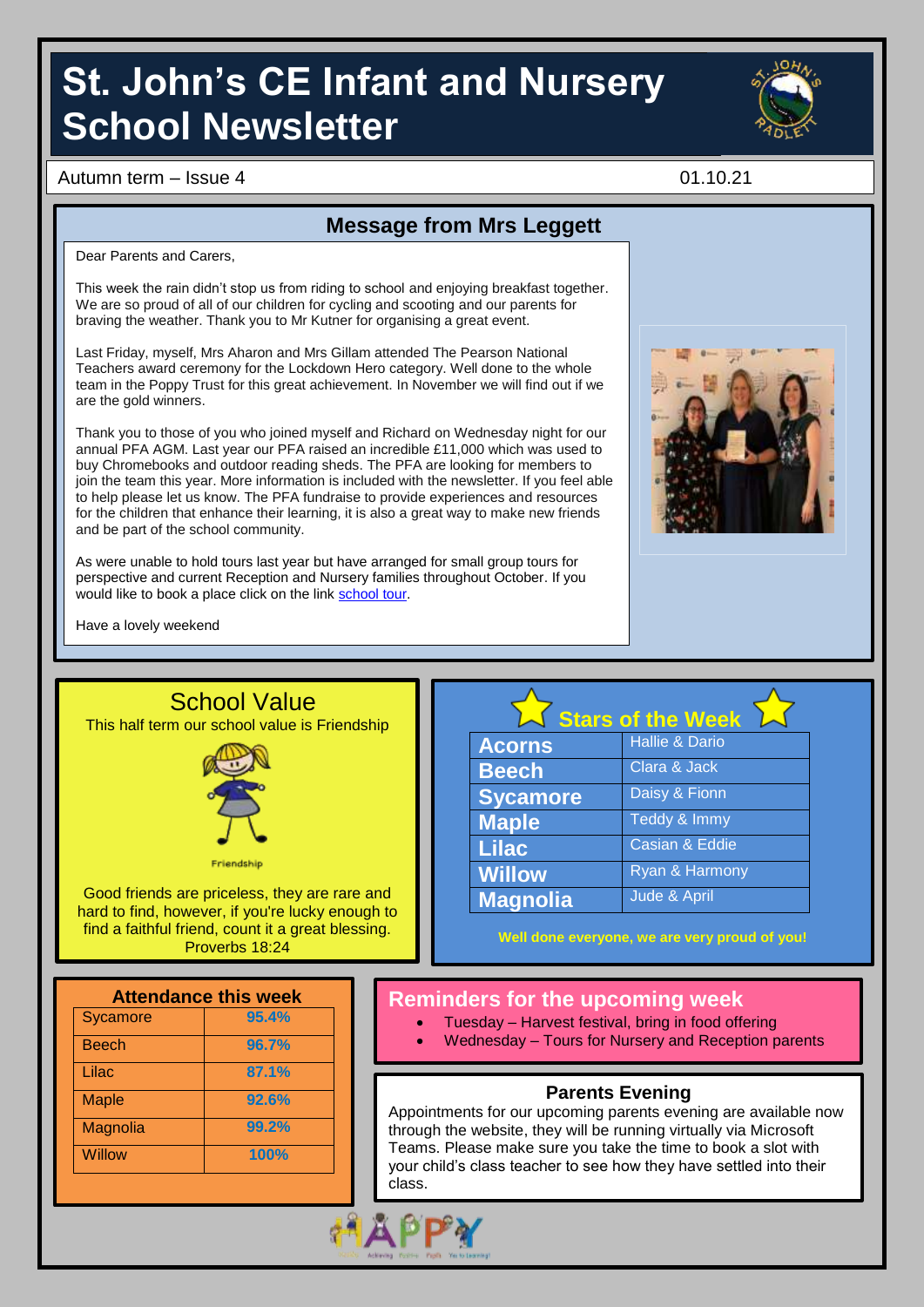### **Meet Our Governors**

This week we are re-introducing a Governor who has been on the Board at St John's for several years. Lindsey is also Chair of our Joint Personnel Committee.

Lindsey Bass has been a parent governor since her eldest started in reception in 2017, her youngest, Caitlin, is now in reception. Professionally Lindsey works in the asset management business at Legal & General Investment Management developing her networks and building relationships to help grow the business with pension scheme investors. Lindsey has lived in Radlett since 2016 and loves being part of the school community and is passionate to help it grow and prosper.



#### **Bike Breakfast**



This week, the school took part in Bike Week. To help celebrate this we held a Bike Breakfast on Thursday. We asked children to come to school using their bikes or scooters, we then served them some breakfast for doing so. The children and the adults had a lovely time during the breakfast. Thank you to everyone who came.

There are many different benefits of cycling, which include:

A better immune system, less pollution, keeping fit, a healthy weight, social activity, better sleep and improved mental wellbeing.



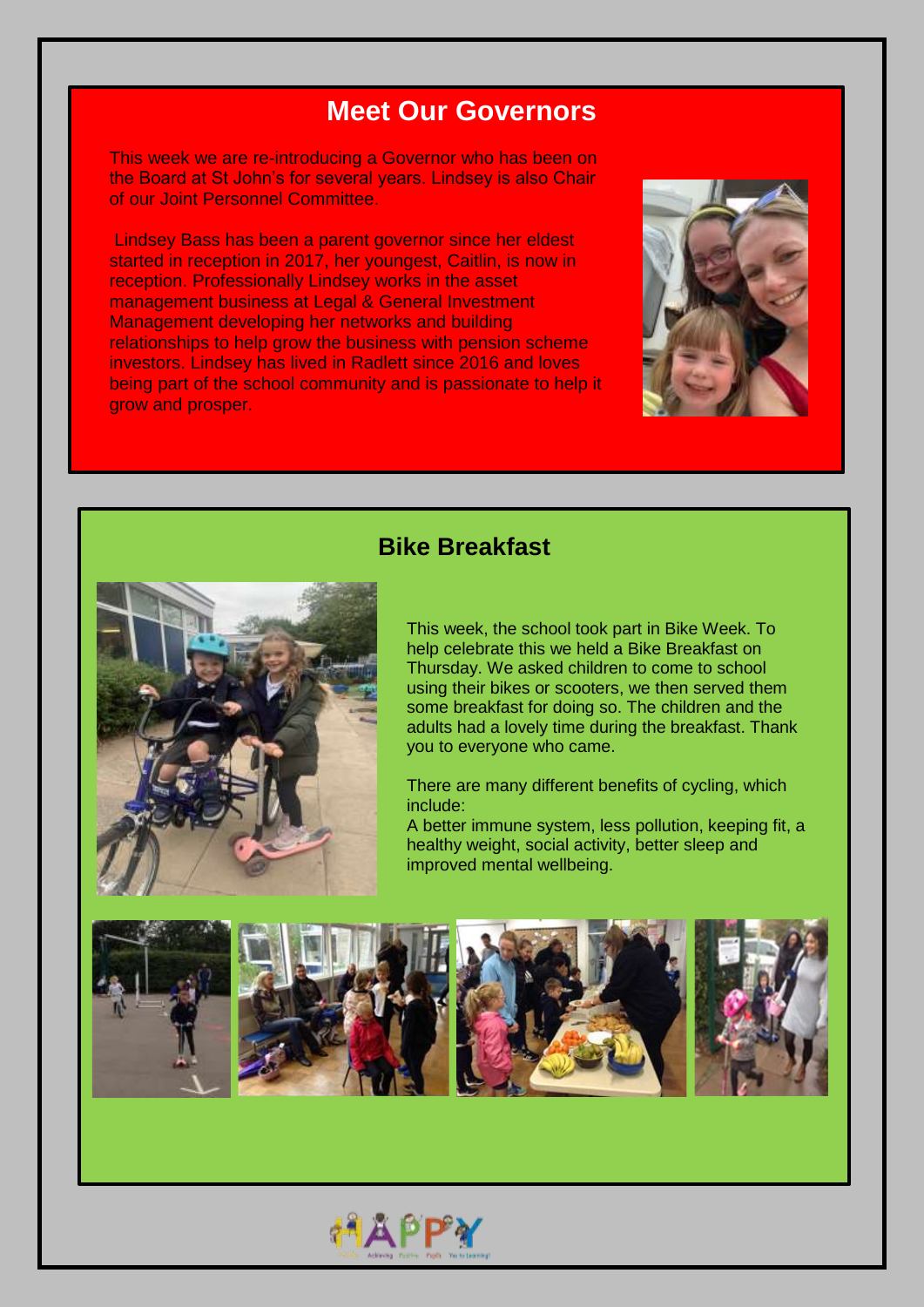## **Poppy Learning I Project**

The first project is due on 21<sup>st</sup> October. We look forward to sharing some of the PLIPs with you in the newsletter.



#### **Harvest**

Next Tuesday is our Harvest Festival. This provides us with an opportunity to care for the elderly and families in the local area.

We would be grateful if each child can bring to school an item of food to offer thanks. All children can bring any offering however the suggestions for each year group are:

- Nursery Any tinned goods
- Sycamore and Beech Packets of rice, pasta and noodles
- Lilac and Maple Cereals
- Willow and Magnolia Dried or fresh fruit and vegetables





Our Cow book celebrates extra special work achieved in school. **Well done to all these children for their fantastic work this week.**

> **Harrison – Lilac Max & Callum – Beech Leo - Willow**

#### **Contact with the school**

If you need to contact either Mrs Leggett or Mrs Aharon please do it via

[admin@stjohnsradlett.herts.sch.uk](mailto:admin@stjohnsradlett.herts.sch.uk) 

The school admin address is checked daily and we will try to get back to you if a response is needed within 24 hours.

If you would like to speak with your chil's class tecaher please make an apponitmet at the end of the day as they will have more to speak with you.

#### **School Council**

Meet our new school council members for this year. Well done to Zachary and Ayda in Maple, Alex and Bethany in Lilac, Ryan and Polly in Willow and Luke and Tori in Willow.

Our school councillors will be working with Mr Kutner to help pupils to become partners in their own education and make positive contributions to the school environment and ethos. We look forward to sharing their work with you over the coming year.



#### **Conversation starters**

I

*Here are a few ideas of conversation starters that you can use to talk with your child about their week at school.*

*If you could choose any way to travel to school what would you choose? Who has been kind to you this week?*